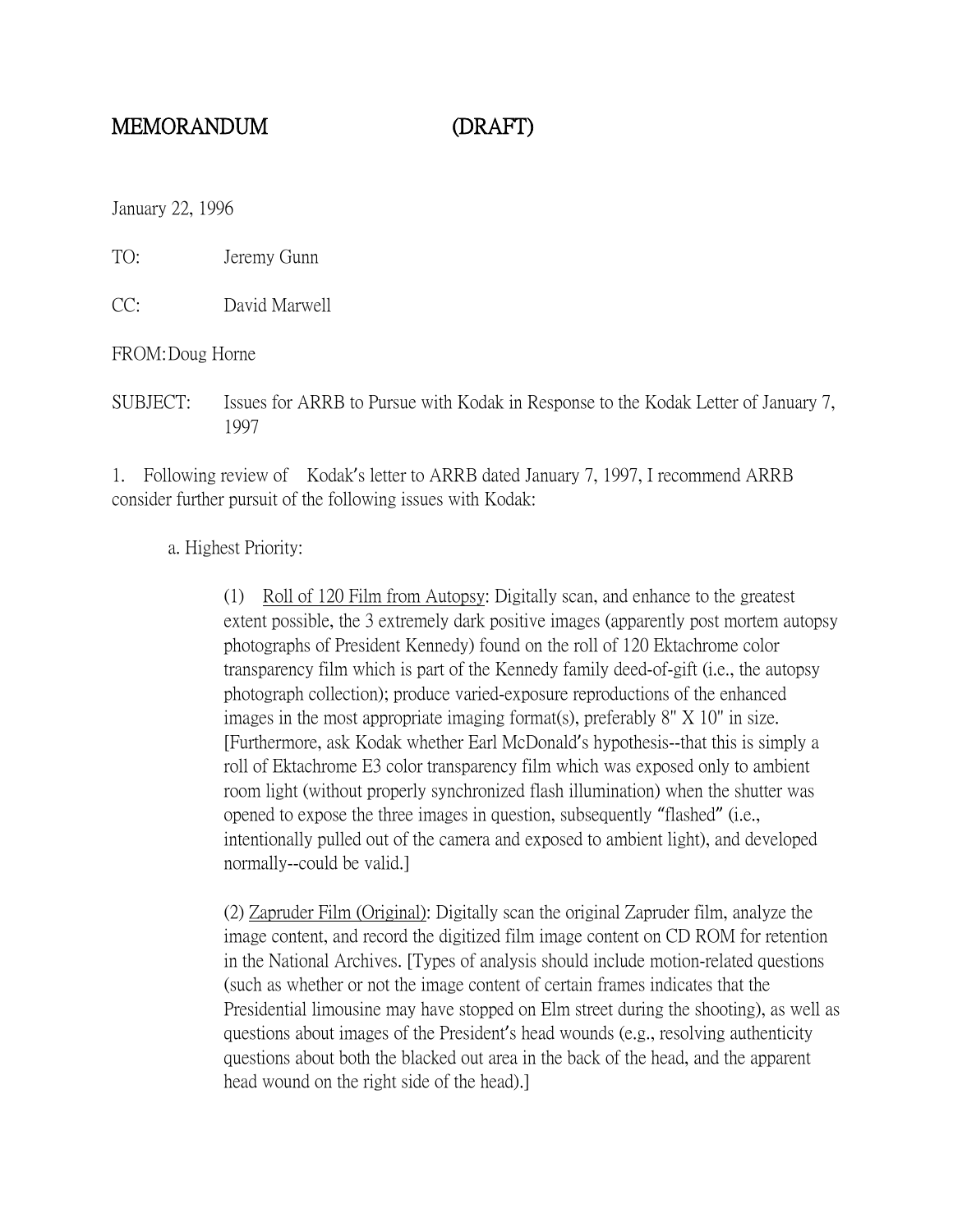(3) Film Tests in Zapruder's Camera: Conduct tests using 8 mm film in Zapruder's actual movie camera to test whether the anomalies in the original Zapruder film which were theoretically attributed by Kodak in September 1996 to "claw flare," "vignetting," "development turbidity," and to "first frame inertial-effect" ("blue tint" or "first-frame over-exposure") are duplicated in actual practice when exposing test film in the same camera used to create the famous "Zapruder film" of the assassination. Such tests could address directly many of the nagging questions regarding the authenticity of the Zapruder film. Kodak may even wish to also use a similar camera from the Eastman House Museum as another set of data points; however, this author is of the opinion that the essential tests must be run with Abraham Zapruder's own movie camera, the same device in which the film at issue was exposed.

(4) Authenticity of Selected Photographs from President Kennedy's Autopsy: Ask Kodak to digitize and perform analysis on the following photos with the goal being to render judgments, to the extent possible, on authenticity:

#s 15, 16, 42, 43: "Wound of entrance in right posterior occipital region;" #s 11, 12, 38, 39: "Posterior view of wound of entrance of missile high in shoulder."

(5) Authenticity of Head X-rays from President Kennedy's Autopsy: X-rays #1-3 should be studied to determine whether they are authentic, or forged composite copy films, as has been alleged (in some detail) by one researcher with access to the autopsy materials at NARA.

b. Middle Priority:

(1) Create a new set of uncropped prints of all autopsy images: Create a complete new set of *uncropped* black-and-white and color prints of President Kennedy's autopsy photos, showing the entire frame of each photographic image (with special emphasis on color transparency # 38);

c. Lowest Priority:

(1) ARRB create a complete set of edge-print information for all NARA copies of the Zapruder film for further Kodak analysis: Photocopy or transcribe edge-print information from all four 8 mm format copies of the Zapruder film in the National Archives (3 are marked as first-generation copies, and 1 is marked as a second-generation copy) for more definitive study and analysis by Kodak;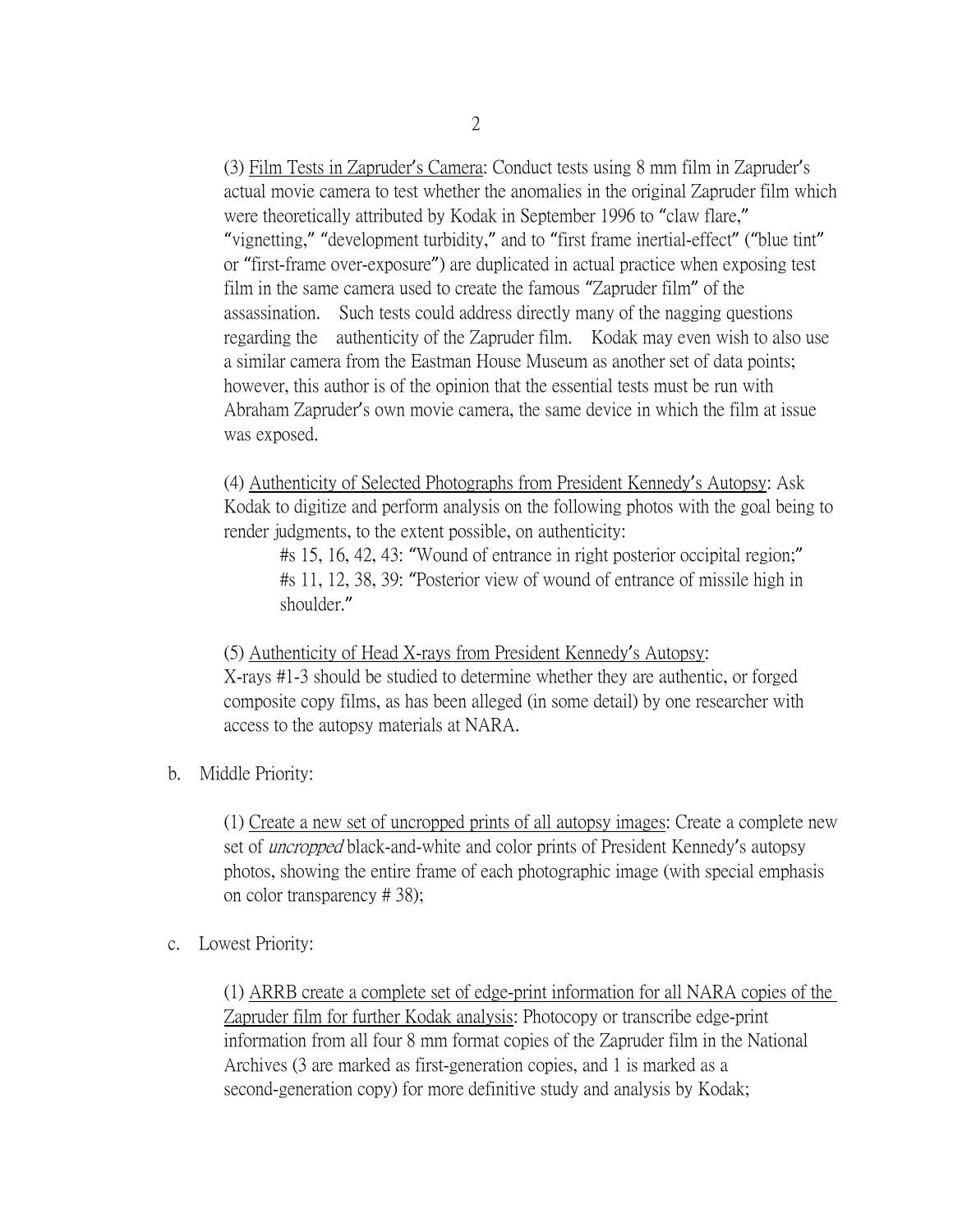(2) ARRB create a complete set of edge-print information for the Groden Nix and Muchmore prints provided in response to ARRB subpoena for further Kodak analysis: Photocopy or transcribe edge-print information from the 35 mm format copies of the Nix and Muchmore films loaned to ARRB by Robert Groden, for more definitive study and analysis by Kodak.

(3) Prepare a Red-to-Black Predictive Study Re: Autopsy Photos: Ask Kodak to prepare a predictive study which would quantitatively predict the expected degree of grey-scale in black-and-white autopsy photos, based on the amount of red in corresponding autopsy color transparency images. (Kodak reps stated this was possible during the September 11, 1996 meeting with ARRB.)

(4) Write a technical report evaluating likelihood of autopsy images being photographs of 3-dimensional objects vs. photographs of other (altered) photographs: During the September 11, 1996 meeting with ARRB staff, both Kodak reps discussed the difficulty of photographing other photographs without a marked contrast buildup occurring, and discussed at some length the "gamma" curve (optical density vs. the logarithm of exposure). A written, technical explanation of these issues should be prepared for the ARRB, along with Kodak's best evaluation as to whether each of the extant autopsy photos are bonafide images of 3-dimensional objects (i.e., the President's body), or photographs of *other* (i.e., possibly altered) *photographs*.

## 3. Tests not recommended:

a. In its report, the analysis already performed by Kodak on the edge-print information from the original Zapruder film at NARA has definitively established that the film stock was finished in Rochester in 1961, and that it is Kodachrome II film. These conclusions are entirely consistent with the receipt trail for this motion picture film, which established as early as 11/22/63 that Zapruder's film was shot on Kodachrome II stock. The author sees no need to reinforce the results of this edge-print analysis by performing destructive chemical testing on a frame from the film. (Those who suspect that the Zapruder film in the Archives is not the camera-original, but rather a copy on Kodachrome II of an *altered* original, have never alleged or suspected that anything other than Kodachrome II film stock available in 1963 was used for this purpose, since this argument posits that any altered film would, of necessity, have been made within days or weeks of the assassination; therefore, the author believes that chemical testing of any Zapruder frames would be an unnecessary expenditure of resources.)

b. In its report, Kodak's analysis of edge-print markings on the roll of 120 film in the autopsy